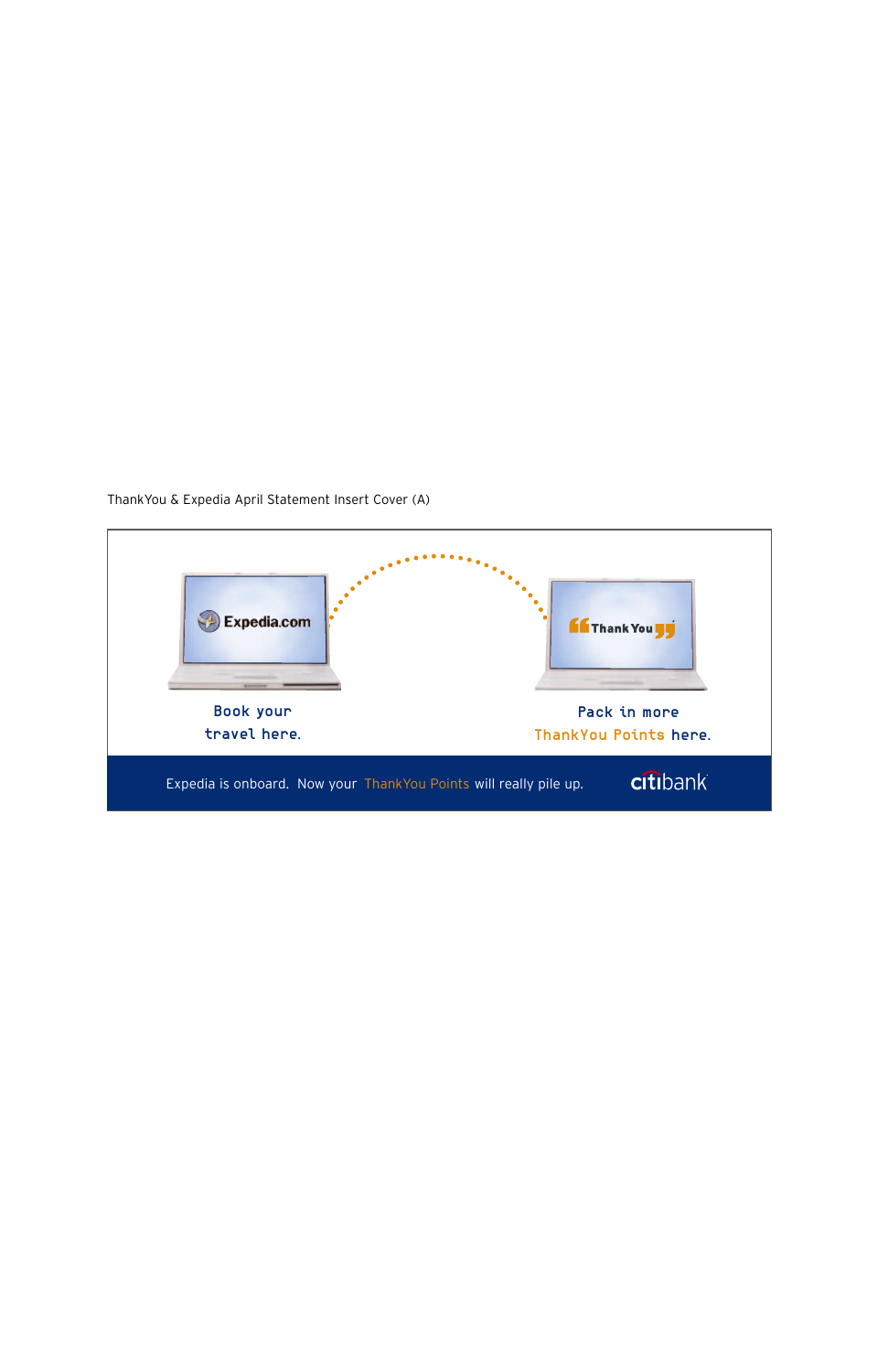ThankYou & Expedia April Statement Insert inside (A)

Ut wisi enim ad minim veniam, quis nostrud exerci tation ullamcor suscipit lobortis nisl ut aliquip ex ea com modo consequat. Duis autem vel eum iriure tation eum iriure dolor in hendrerit in vulla

**Already a ThankYou Network member?** Enroll at Expedia.com to earn even more ThankYou Points.

**Not yet a ThankYou Network member?** Sign up at citibank.com/thankyou or call **1-888-CITIBANK**. Then enroll at Expedia.com to earn even more ThankYou Points and Rewards.

- Duis autem vel eum iriure dolor in hendrerit in vulputate velit esse molestie
- Ut wisi enim ad minim veniam, quis nostrud exe
- Vero eros et accumsan et iusto odio dignissi
- Autem vel eum iriure dolor in hendrerit
- Duis autem vel eum iriure dolor in hendrerit in vulputate velit esse molestie consequat,

**Expedia.com** 



Lorem ipsum dolor sit amet, consectetuer adipiscing elit, sed diam nonummy nibh euismod tincidunt ut laoreet dolore magna aliquam erat volutpat. Ut wisi enim ad minim veniam, quis nostrud exerci tation ullamcorper suscipit lobortis nisl ut al iquip exorper suscipit ea Ut wisi enim ad minim venia m, q ullamcorper susci uis n

Duis autem vel eum iriure dolor in hendrerit in vulputate velit esse molestie consequat, vel illum dolore eu feugiat nulla facilisis at ve

## Now, getting from point A to point B can earn you more ThankYou Points.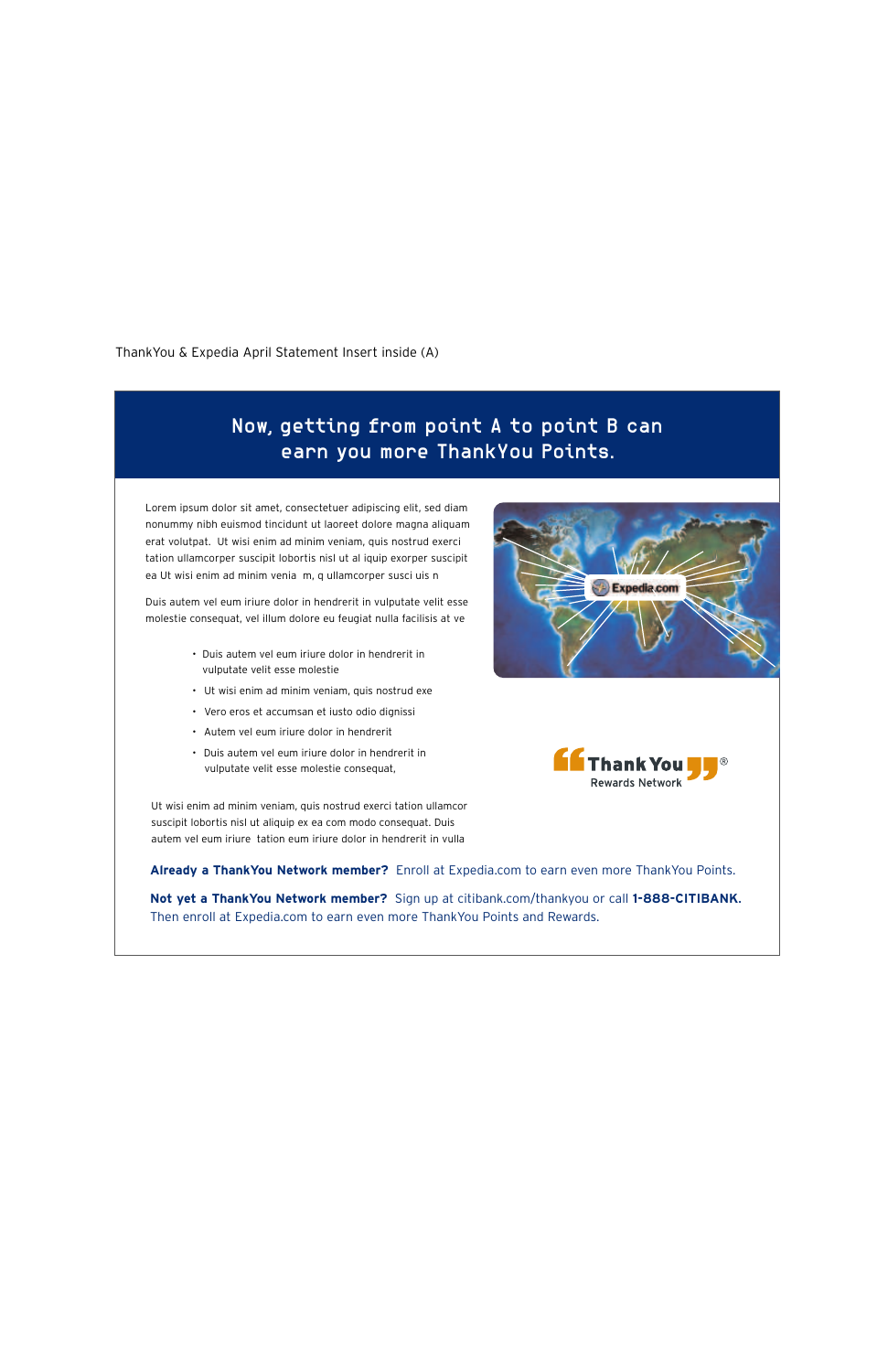ThankYou & Expedia April Statement Insert cover (B)

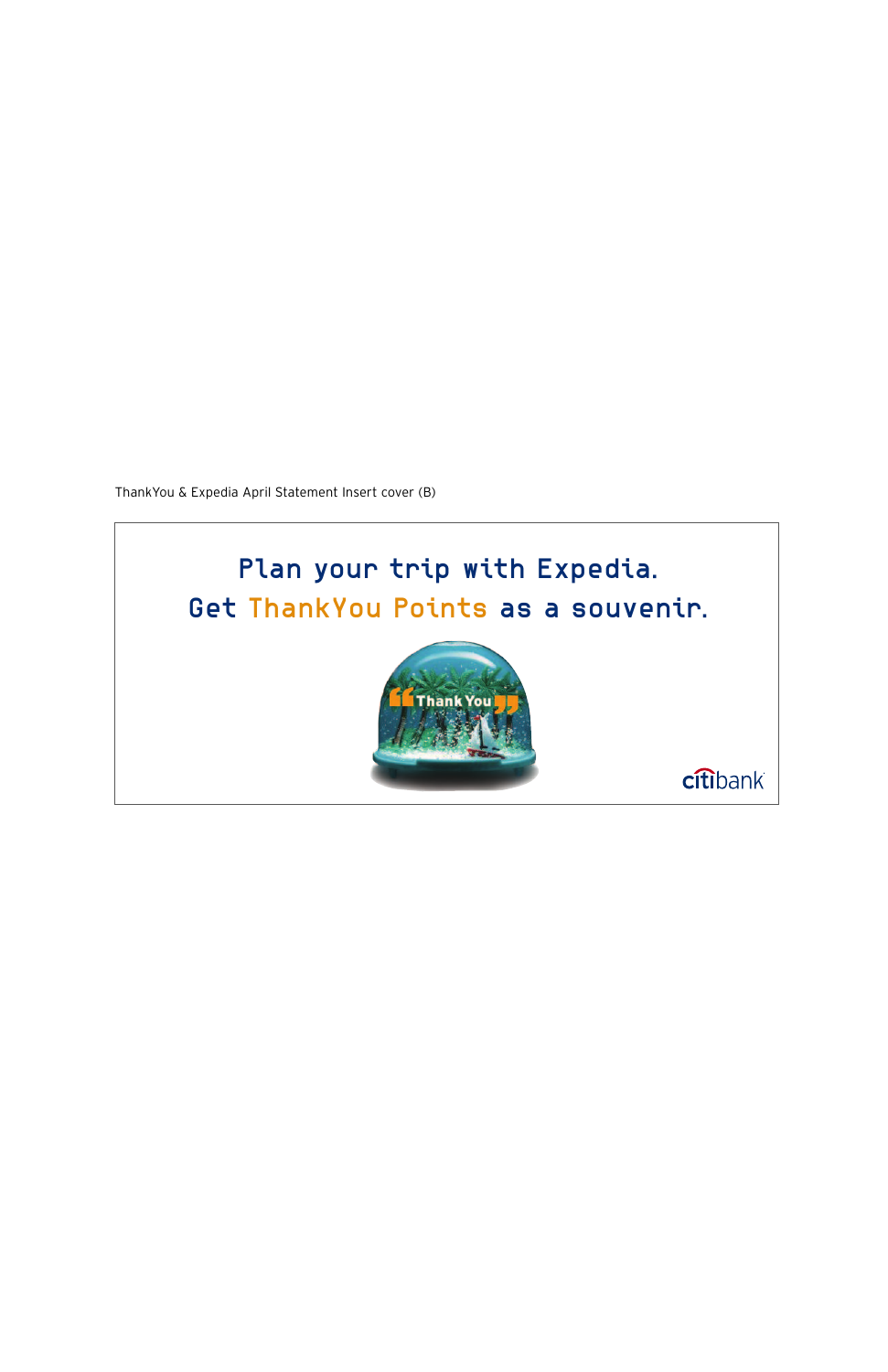## ThankYou & Expedia April Statement Insert inside (B)



Then enroll at Expedia.com to earn even more ThankYou Points and Rewards.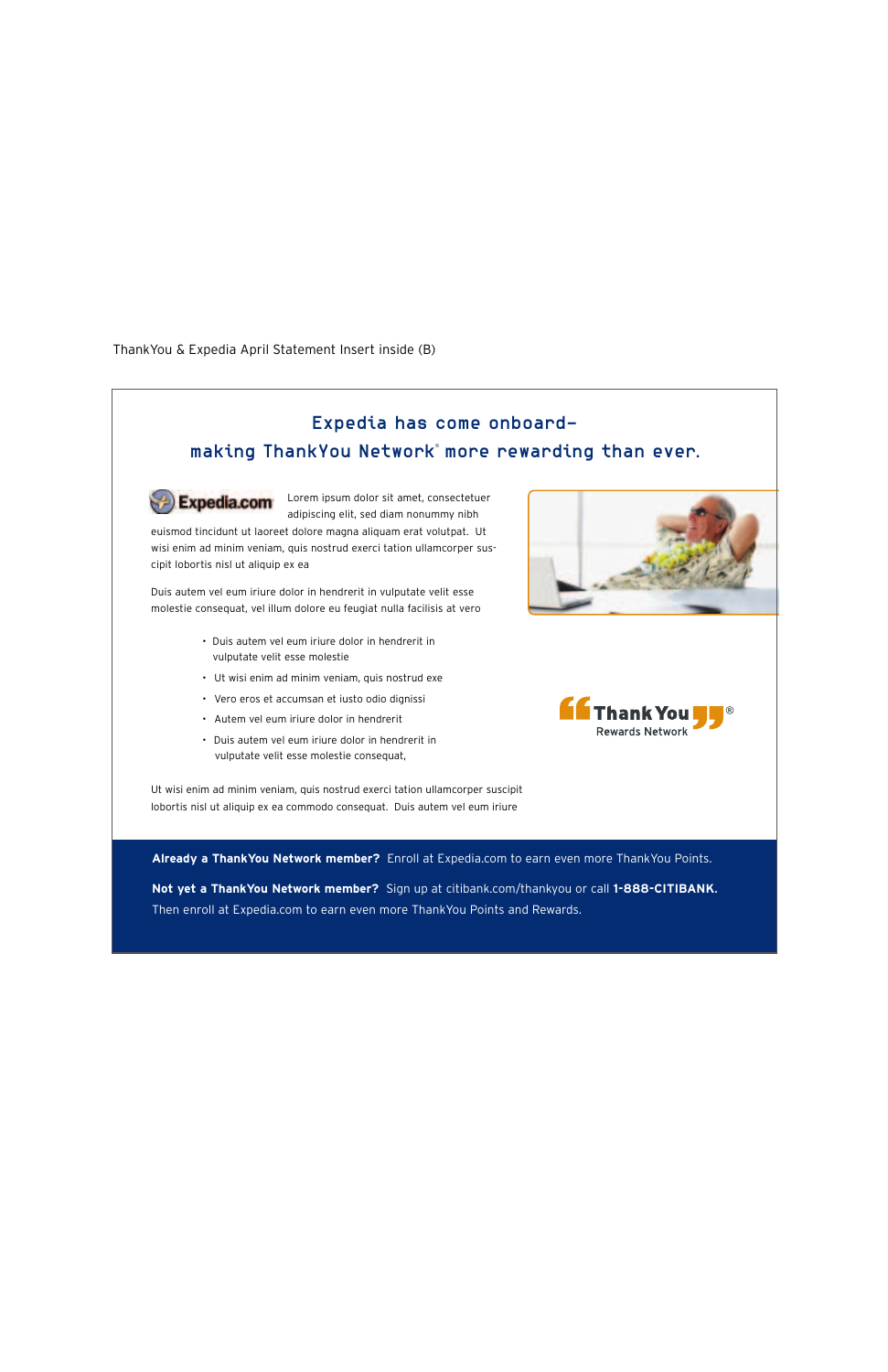ThankYou & Expedia April Statement Insert Cover (C)